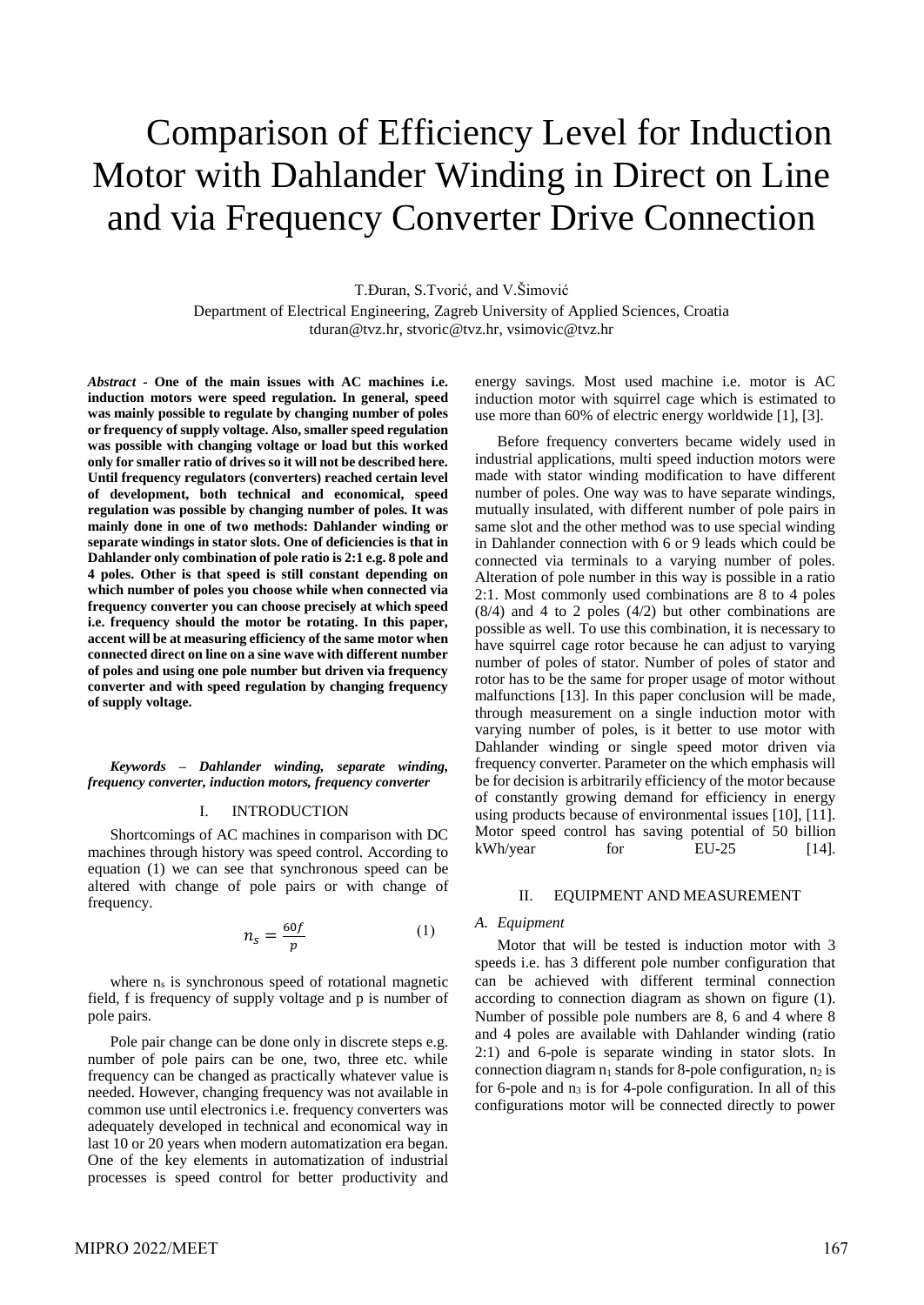

Figure 1. Connection diagram for tested motor

grid supply voltage of 400 V and 50 Hz. Frequency change will be regulated with commonly used frequency converter of indirect type with DC circuit called voltage source inverters (VSI). Frequency converter provides a pulse width modulation (PWM) for a pseudo sinusoidal voltage and current waveform that allows a fine control of frequency, resulting in an efficient control of speed and torque. Speed regulation via frequency converter will be made only on 4-pole winding of the motor because at that speed torque requirement is highest. Frequency will be regulated to achieve nominal speed of 6-pole and 4-pole winding with corresponding load torque as it is defined on nameplate. Since 4-pole has highest speed, it means that motor will work in constant torque area for 6-pole and 4 pole speed [5]. It means that magnetic flux will also remain constant i.e. frequency converter will be controlled in scalar mode. Well known equation (2) which connects sinusoidal voltage and magnetic flux in electric machines, shows that ratio of voltage and frequency should remain constant in order to keep magnetic flux constant as shown in equation (3).

$$
U = 4.44Nf\phi f_w \tag{2}
$$



Figure 2. Testing station

TABLE I. LOADING AND MEASUREMENT EQUIPMENT MOTOR

| Tested motor             | $90S - 8/6/4$<br>$0.18 / 0.3 / 0.75$ kW |  |  |  |
|--------------------------|-----------------------------------------|--|--|--|
| Frequency converter      | 400 Vac, 8,9 kVA, 0-500 Hz              |  |  |  |
| Load motor               | 400V, 50 Hz, 11kW                       |  |  |  |
| Torque transducers       | TM 310/011                              |  |  |  |
| Torque and speed display | Model 3411, Magtrol                     |  |  |  |
| Data acqusition          | <b>NI USB 6212</b>                      |  |  |  |

$$
\phi = \frac{U}{f} \frac{1}{4.44Nf_w} \tag{3}
$$

Where N is number of turns of stator coils and  $f_w$  is winding factor.

Torque and speed are measured with torque transducers and signals were connected to the testing station. Loading machine is induction motor controlled with its own frequency converter for fine tuning of speed and torque. Measurement is made with NI DAQ cards and processed with software LabView. Data are also double checked with power analyzer instrument.

#### *B. Measurement*

Data that will be recorded are: speed, torque, mechanical power, electrical power and efficiency. First measurement is done so that motor is connected direct on line on sine power supply of 400 V and 50 Hz. Motor is connected in star connection for 8-pole winding. Then 6-pole in star connection and after that 4 pole winding connection in double star connection is made and connected to the same power source. Counter load will be done by another induction motor that will be controlled with its own frequency converter for precise torque adjustment. After all the data are gathered, motor will be connected in 4-pole configuration and driven via frequency converter with three different frequencies corresponding to speed of 6-pole and 8-pole nameplate data. All of the data will be checked against each other before conclusion. Efficiency will be determined in direct method acc.to IEC 60034-2-1 [2] i.e. mechanical power,  $P_2$ , will be divided with electrical power,  $P_1$ .

$$
\eta = \frac{P_2}{P_1} \tag{4}
$$

#### III. INDUCTION MOTOR WITH MULTI SPEED WINDING

Tested motor has two windings in stator slot, one is Dahlander winding for 8 and 4-pole combination, and the other is separate winding for 6-pole configuration so it is obvious that because of three polarities, three nominal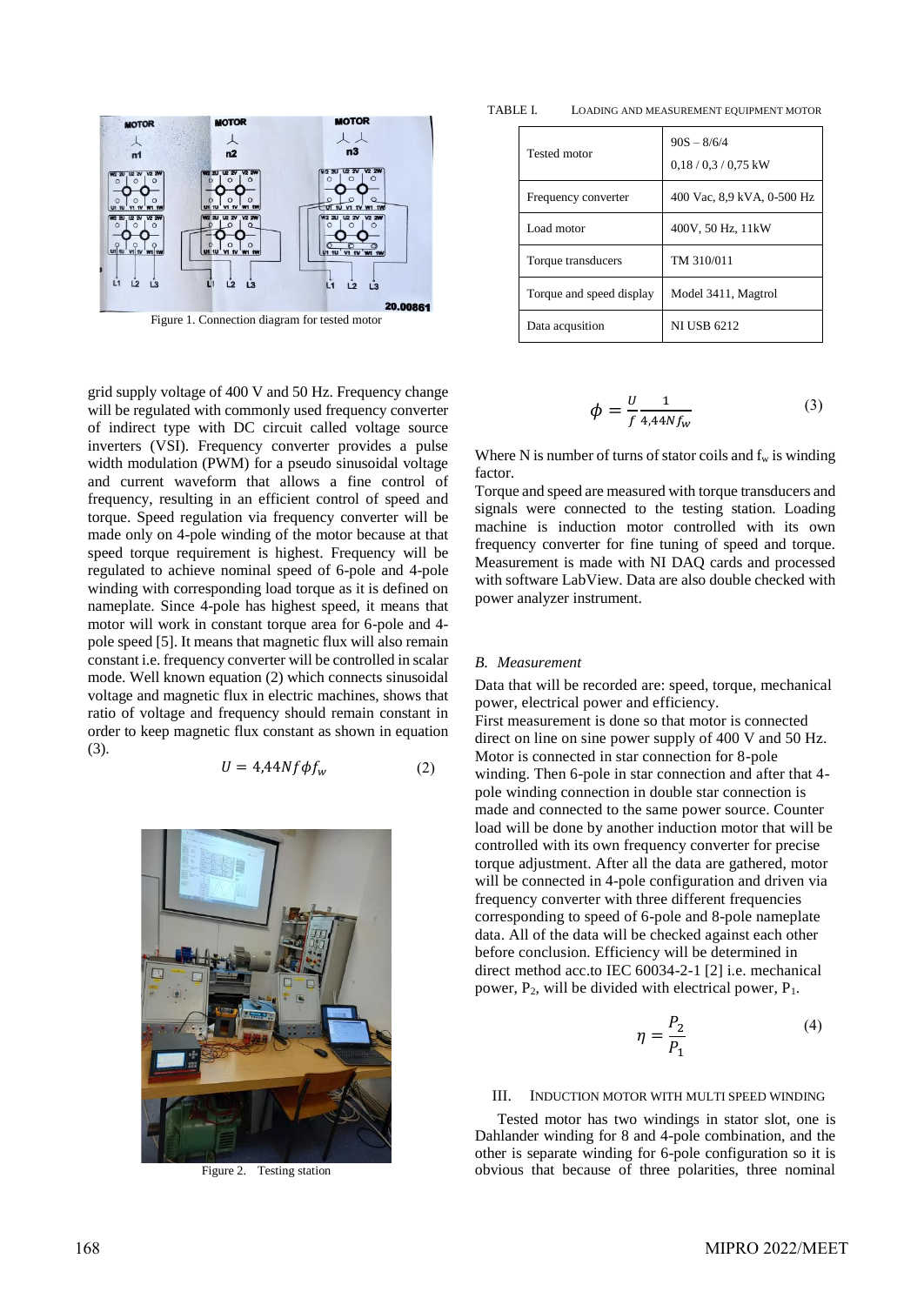speeds are available depending on motor terminals connection to power supply.

Dahlander motor is also known as pole changing motor, dual speed motor or 2 speed motor. Motor works on single frequency. Speed regulated is based on controlling the number of poles i.e. poles can be varied at a ratio of 2:1 and thus the speed can be varied at ratio 1:2 [12]. Most typical connections for Dahlander winding are delta/double star (D/SS) for loads with constant torque such as machine tools, conveyors, hoisting equipment etc., double star/delta (SS/D) for constant power applications and star/double star (S/SS) for loads with variable torque such as fans and pumps when torque increases or decreases as the square of increase or decrease in speed like in figure (3). Tested motor has Dahlander winding for S/SS. Main idea of Dahlander winding, in short, is to divide each phase into two branches. When these two branches are connected in series then smaller number of poles will be formed. When they are connected in parallel, two times bigger number of poles will be formed as shown in figure (4). In order to have 8/4 combination of poles it is necessary to have 4 groups of coils in each phase and stator slot number is determined to fit higher pole number so it means that lower pole number probably will not have optimal stator slot number resulting in lower winding factor and therefore smaller efficiency in comparison with better suitable winding and stator slot combination for single speed motor, e.g. 4-pole single speed motor in this case [12].

When induction motor is operated with frequency change, it basically works in two areas, constant torque up to the nominal speed and constant power area with speeds higher then nominal [5]. As 8 and 6-pole configuration have smaller speed then 4-pole, that means it will work in area of constant torque. If a speed is too low, it should be checked whether the cooling is sufficient if the motor is cooled only with its own fan. Since 4-pole has the highest torque we are sure that motor will not be overheated during measurement acc. to frequency inverter drive chart for IC411 cooling type that most of motor manufacturer give in their catalogues for standard motors [6]. In such diagram it is shown that motor torque should be reduced to 90% of nominal at 40% of nominal frequency i.e. at 20 Hz for nominal 50 Hz to avoid overheating. Torques in our measurements are much lower at frequencies closer to nominal.



Figure 3. Pump and fan torque and power curve



Figure 4. Star and double star configuration

## IV. MEASUREMENT AND DATA ANALYSIS

Measurement was made only for nominal static working point without losses during start up taken into an account. Data measured and recorded are shown in table II. Electrical power is measured with data acquisition system from National instruments where measured currents and voltages were used and processed. This parameter was also extra measured with power analyzer Norma D4355 for insurance because it is crucial for efficiency calculation. Mechanical power is calculated by equation (5) with torque T and speed n measured.

$$
P_{mech} = T \cdot \frac{n \cdot \pi}{30} \tag{5}
$$

Working point was considered stable when torque transducer display showed nominal power because it has accuracy of 0,01 % for speed and 0,02 % of range for torque. All other mechanical and electrical data were written at that moment. After three measurements with different motor pole configurations connected to mains, frequency converter was connected to motor in a way so that grid voltage supply is connected to frequency converter input and its output is connected to motor as shown in figure (5). Motor terminals are arranged for 4-pole configuration i.e. double star connection or  $n_3$  according to figure (1) because this is the most difficult loading point for motor with highest torque value.



Figure 5. Frequency converter and motor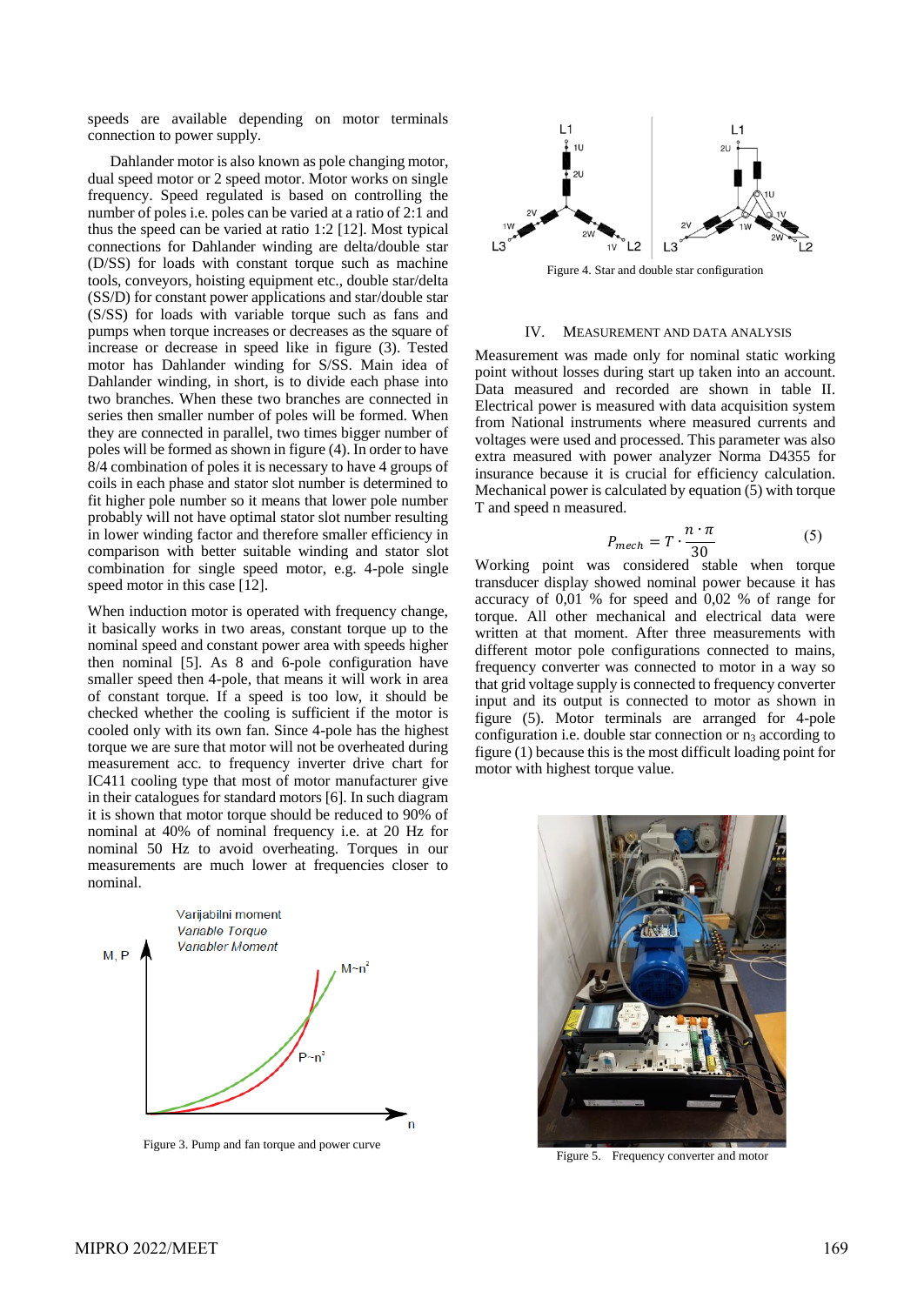| <b>MOTOR NAMEPLATE DATA</b>                                            |                  |                                         |               |                      |            |               |         |          |  |  |
|------------------------------------------------------------------------|------------------|-----------------------------------------|---------------|----------------------|------------|---------------|---------|----------|--|--|
| <b>POLARITY</b>                                                        | FREQUENCY,<br>Hz | <b>CONNECTION</b><br><b>AND VOLTAGE</b> | CURRENT,<br>A | SPEED.<br><b>RPM</b> | P MECH, KW | TOROUE,<br>NM | PEL, KW | EFF, $%$ |  |  |
| 8 POLES                                                                | 50               | S <sub>400</sub>                        | 1,1           | 710                  | 0,18       | 2,4           | 0,42    | 42,9     |  |  |
| 6 POLES                                                                | 50               | S <sub>400</sub>                        | 1,5           | 960                  | 0.3        | 3             | 0,6     | 49,8     |  |  |
| 4 POLES                                                                | 50               | SS 400                                  | 2.6           | 1440                 | 0,75       | 5             | 1,12    | 67,2     |  |  |
| MEASURED DATA WHEN CONNECTED DIRECT ON LINE (SINE VOLTAGE)             |                  |                                         |               |                      |            |               |         |          |  |  |
| <b>POLARITY</b>                                                        | FREQUENCY,<br>Hz | <b>CONNECTION</b><br>AND VOLTAGE        | CURRENT,<br>A | SPEED,<br><b>RPM</b> | P MECH, KW | TOROUE,<br>NM | PEL, KW | EFF, $%$ |  |  |
| 8 POLES                                                                | 50               | S <sub>400</sub>                        | 1,19          | 714                  | 0,18       | 2,4           | 0,44    | 40,9     |  |  |
| 6 POLES                                                                | 50               | S <sub>400</sub>                        | 1.59          | 964                  | 0.3        | 3             | 0.63    | 47,6     |  |  |
| 4 POLES                                                                | 50               | SS 400                                  | 2,86          | 1450                 | 0.75       | 4,9           | 1,18    | 63,6     |  |  |
| MEASURED DATA WHEN 4-POLE WINDING IS CONNECTED VIA FREQUENCY CONVERTER |                  |                                         |               |                      |            |               |         |          |  |  |
| <b>POLARITY</b>                                                        | FREQUENCY,<br>Hz | <b>CONNECTION</b><br>AND VOLTAGE        | CURRENT,<br>A | SPEED,<br><b>RPM</b> | P MECH, KW | TOROUE,<br>NM | PEL, KW | EFF, %   |  |  |
| <b>4 POLES</b>                                                         | 24               | <b>SS 195</b>                           | 1,14          | 678                  | 0,18       | 2.5           | 0,43    | 41,9     |  |  |
| <b>4 POLES</b>                                                         | 32               | <b>SS 265</b>                           | 1,5           | 923                  | 0,3        | 3,1           | 0.61    | 49,3     |  |  |
| 4 POLES                                                                | 50               | <b>SS 390</b>                           | 2,65          | 1444                 | 0,75       | 5             | 1,19    | 63       |  |  |

COMPARISON BETWEEN NAMEPLATE AND MEASUREMENTS

Frequency converter is connected in the simplest plug and play system and driven in scalar mode. No optimization was made such as: compensation of stator resistance and leakage inductance, slip gain, switching frequency increase etc. If some or all of these parameters were adjusted, even higher efficiency when connected via frequency converter can be expected. Switching frequency in parameters is only defined as low noise which is default value. Main goal of this paper is to show whether is better for industrial purpose to have multi speed motor with complex winding or simple and single speed motor driven via frequency converter from the aspect of efficiency i.e. active power consumption. Efficiency difference in observed conditions are also showed graphically with figure (6).



Figure 6. Efficiency levels mains vs frequency converter

# V. RESULTS AND DISCUSSION

From efficiency distribution shown in table II and figure (6) it is justified to conclude that motor uses less electrical power in 4-pole configuration driven via frequency converter on different speeds i.e. frequencies corresponding to the speeds of 6-pole and 8-pole winding configuration connected directly to the grid. Exception is for 4-pole configuration because frequency inverter losses increase total losses of the system motor – inverter – load. Efficiency of the system in that way is mostly higher. That leads to assumption that is economically more cost effective to have a single speed motor purchased who is initially cheaper but also have better winding factor because of optimal stator slot and winding distribution for its polarity. Better winding factor leads to better performance in entire spectrum of speeds that could be achieved with motor with multi speed windings, Dahlander or separate winding. Single speed motor has more copper in stator slot because it is entirely used just for one winding what leads to smaller stator winding losses which means smaller heating of motor. Tested motor has 0,75 kW mechanical load capability on 4-pole winding configuration in IEC frame size 90. Single speed 4-pole motors in that same frame size are standardly designed for 1,1 kW, and 0,75 kW is available in IEC frame size 80 [7]. Minimal allowed efficiency for single speed, 4-pole motor connected to 50 Hz at 0,75 kW of mechanical power is 82,5% [1]. It is realistic to assume that such motor even